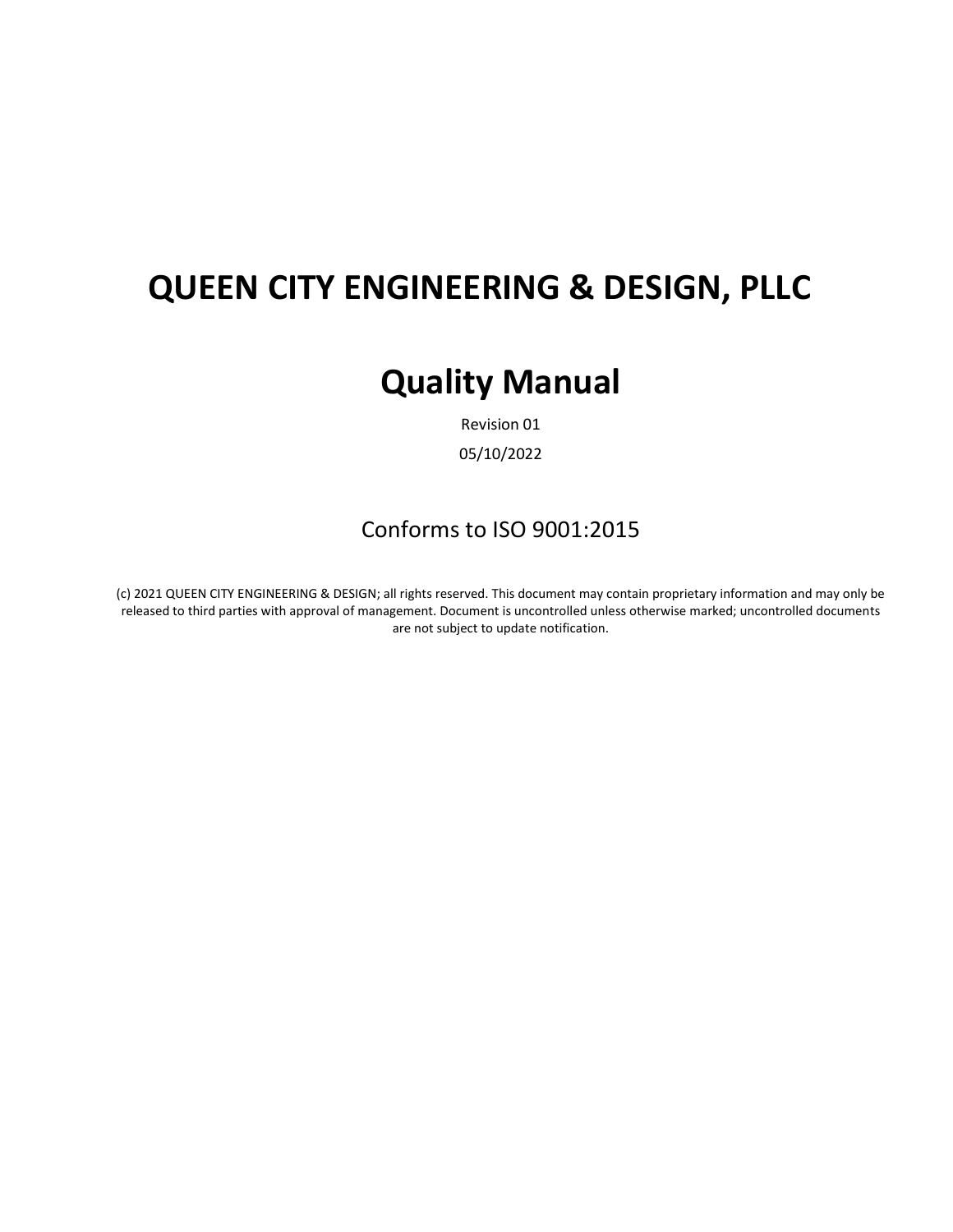## **0.0 Revision History and Approval**

| Rev. | <b>Nature of changes</b>  | <b>Approval</b>     | Date       |
|------|---------------------------|---------------------|------------|
| 00   | Original release.         | <b>Rex Carriker</b> | 3/30/2021  |
| 01   | Updated per Stage 1 Audit | <b>Rex Carriker</b> | 07/12/2021 |
| 02   | <b>Updated Address</b>    | Ashley<br>Carriker  | 05/10/2022 |
|      |                           |                     |            |

### **1.0 Welcome to QUEEN CITY ENGINEERING & DESIGN, PLLC**

We are a manufacturer providing American made products and services to the Transportation Industry and others. Our capabilities include but are not limited to the design, manufacture and installation of custom and standard products. Our in-house engineering and manufacturing capabilities, located in the Charlotte, NC region, allow us to provide turn-key solutions to our customers throughout the United States.

### **2.0 Quality Policy**

Rex Carriker has developed the following Quality Policy which governs day-to-day operations to ensure quality. The Quality Policy is communicated and implemented throughout the organization.

The Quality Policy of Queen City Engineering & Design is as follows:

Queen City Engineering & Design, PLLC, is committed to bringing value to our stakeholders by delivering the highest quality, American made products to the transportation industry and others by utilizing a Customer focused, Engineering Driven, Safety First approach to continuous improvement. We do this by maintaining a Quality Management System consistent with the requirements of the ISO 9001:2015 standard and Establishing a safe, inclusive, organized work environment for all of our team members.

### **3.0 Context of the Queen City Engineering & Design Organization**

Queen City Engineering & Design has reviewed and analyzed key aspects of itself and its stakeholders to determine the strategic direction of the company. This requires understanding internal and external issues that are of concern to Queen City Engineering & Design and its interested parties.

Such issues are monitored and updated as appropriate, and discussed as part of management reviews.

The issues determined above are identified through an analysis of risks facing Queen City and its interested parties. "Interested parties" are those stakeholders who receive our Products and Services, or who may be impacted by them, or those parties who may otherwise have a significant interest in our company.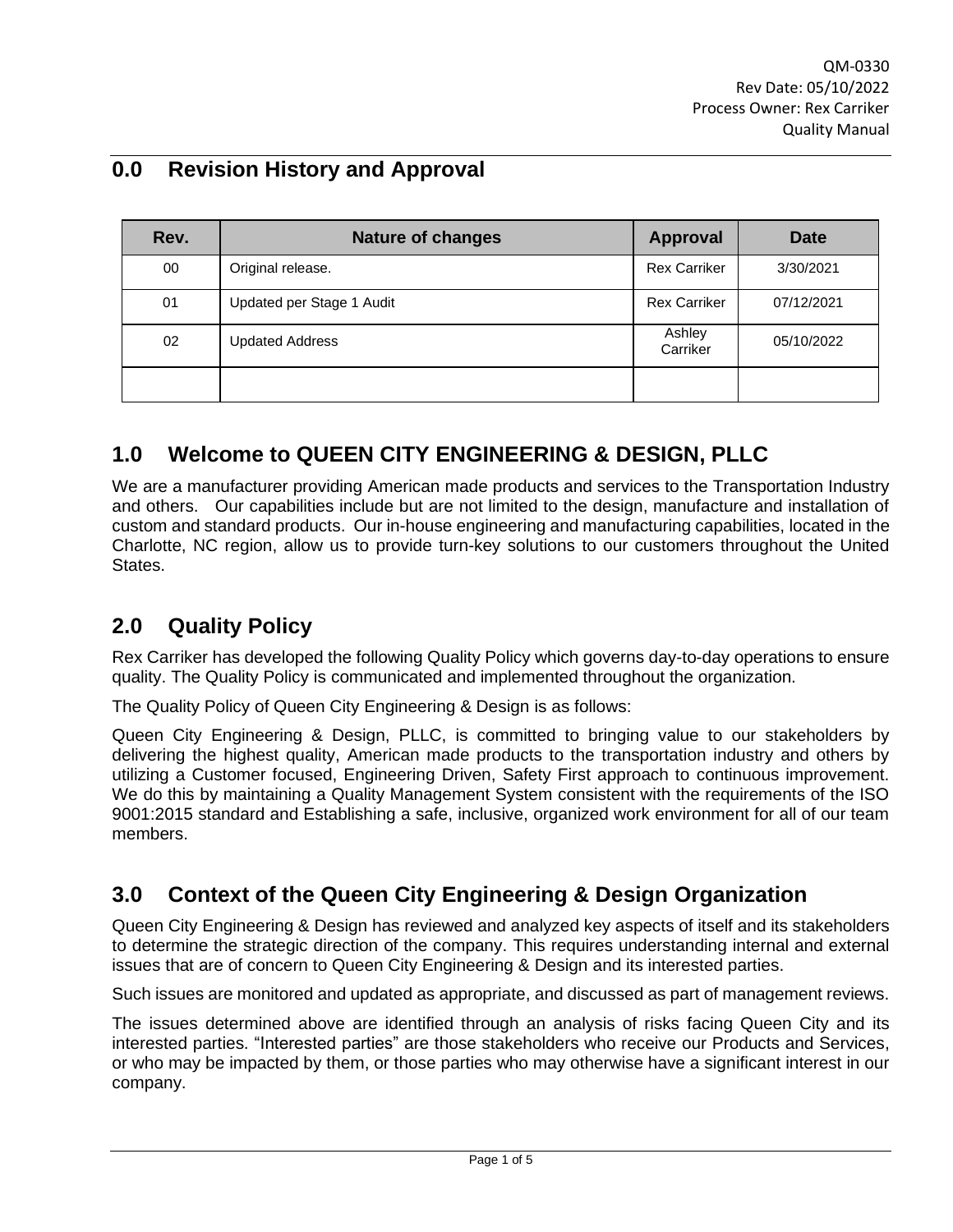This information is then used by senior management to determine the company's required actions/direction. This is defined in records of management review, and periodically updated as conditions and situations change.

#### **4.0 Scope of the Queen City Quality Management System**

Based on an analysis of the above issues of concern, interests of stakeholders, and in consideration of its products and services, Queen City has determined the scope of the management system as follows:

#### **The Design, Manufacture, Sales and Installation of products for the Transportation industry and others.**

The quality system applies to all processes, activities and employees within the company. The facility is located at:

51 Carpenter Court NW Suite A Concord, NC 28027

Phone: 704-918-5851 Web: https://www.queencityeng.com

The company claims no exclusions from the ISO 9001 standard.

#### **5.0 QMS Processes**

Queen City has adopted a process approach for its management system. By identifying the processes within the company, and then managing each of these processes reduces the potential for nonconforming Products and Services discovered during final processes or after delivery. Instead, nonconformities and risks are identified in real time, by actions taken within each of the top-level processes.

The sequence of interaction of these processes is illustrated in Appendix A.

Additional QMS documented procedures have been developed to support the QMS and its processes; these are listed in Appendix B. This list only provides some top-level procedures, and may not reflect the entirety of all QMS documentation.

The QMS is measured by the performance of the identified Quality Objectives and related targets. This information is analyzed by Senior Management at the Management Review Meeting so actions can be taken for the purpose of long-term continual improvement.

The plant level quality objectives are defined in the applicable Process Diagrams.

Metrics, along with current standings and goals for each objective, are recorded in records of management review.

When a process does not meet a goal, or an unexpected problem is encountered with a process, the corrective and preventive action process is implemented to research and resolve the issue. In addition, opportunities for improvement are sought and implemented, for the identified processes.

Any process performed by a third party is considered an "outsourced process" and must be controlled, as well. The company's outsourced processes, and the control methods implemented for each, are defined in *the Process Sequence and Interaction Map. (appendix A)*.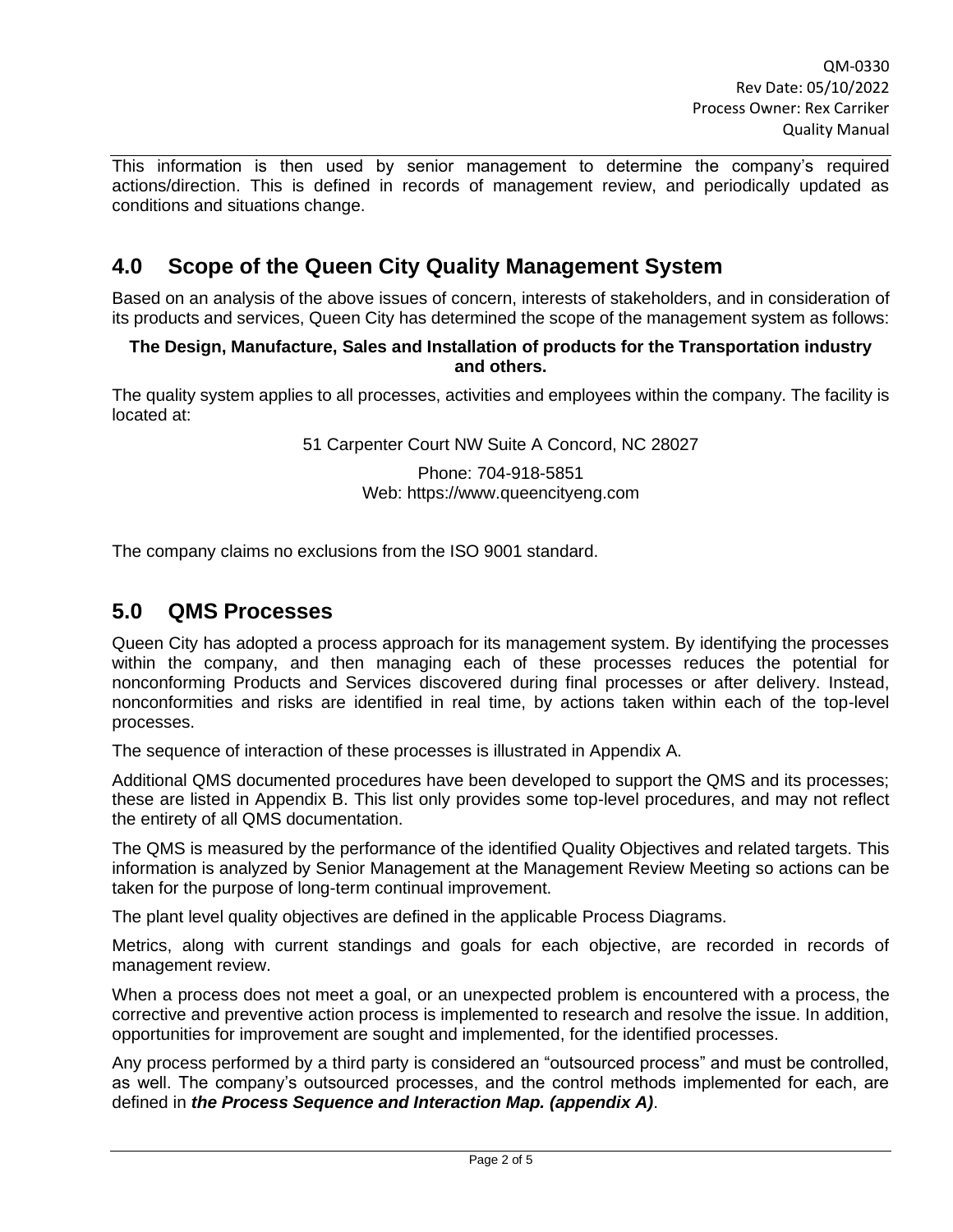## **Appendix A: Overall Process Sequence & Interaction**

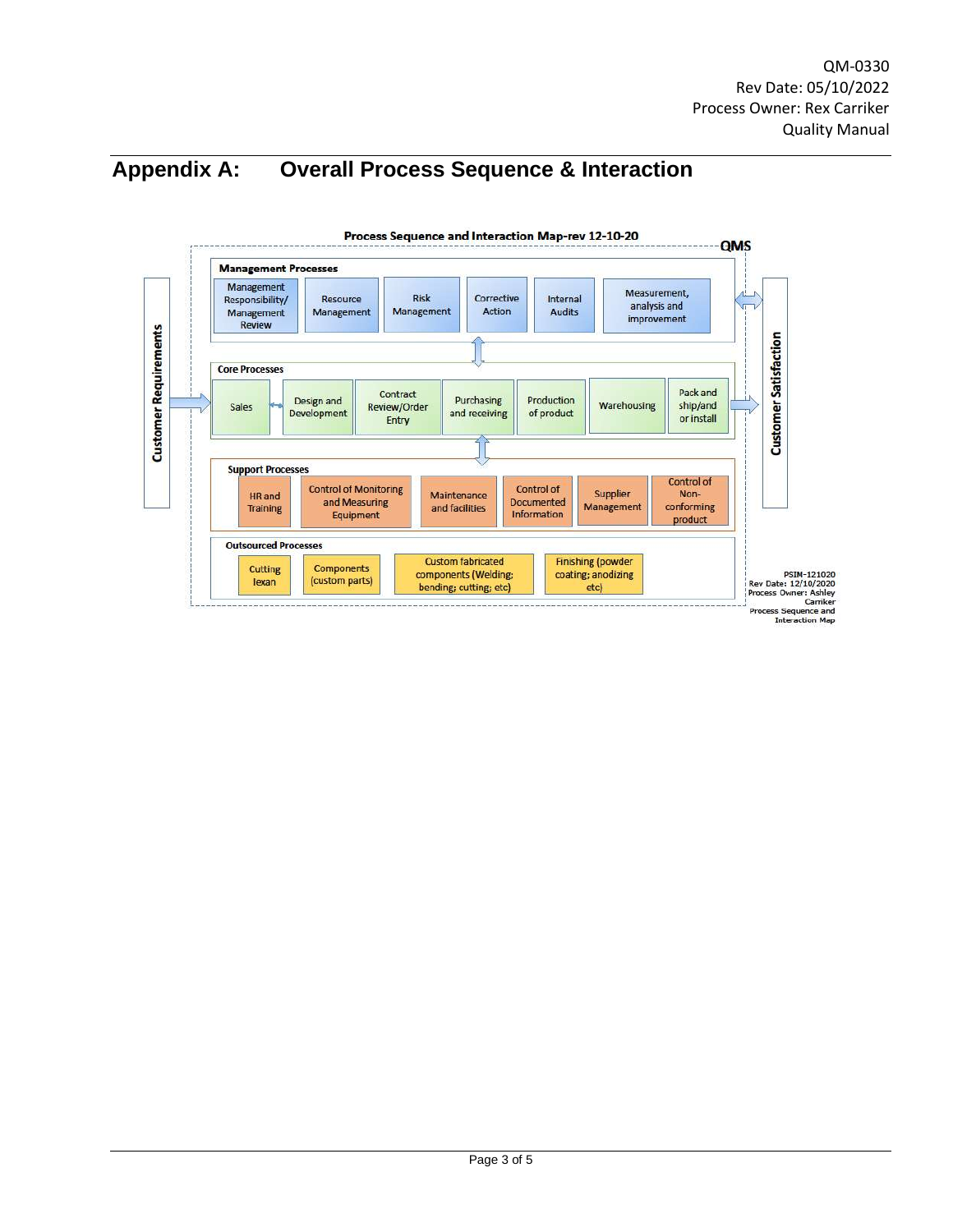## **Appendix B: Organizational Chart**



#### **ORGANIZATIONAL CHART**

CONFERING & DESCN ORG CHART-0118<br>Rev Date: 01/18/2021<br>Process Owner: Rex Carriker<br>Organizational Chart